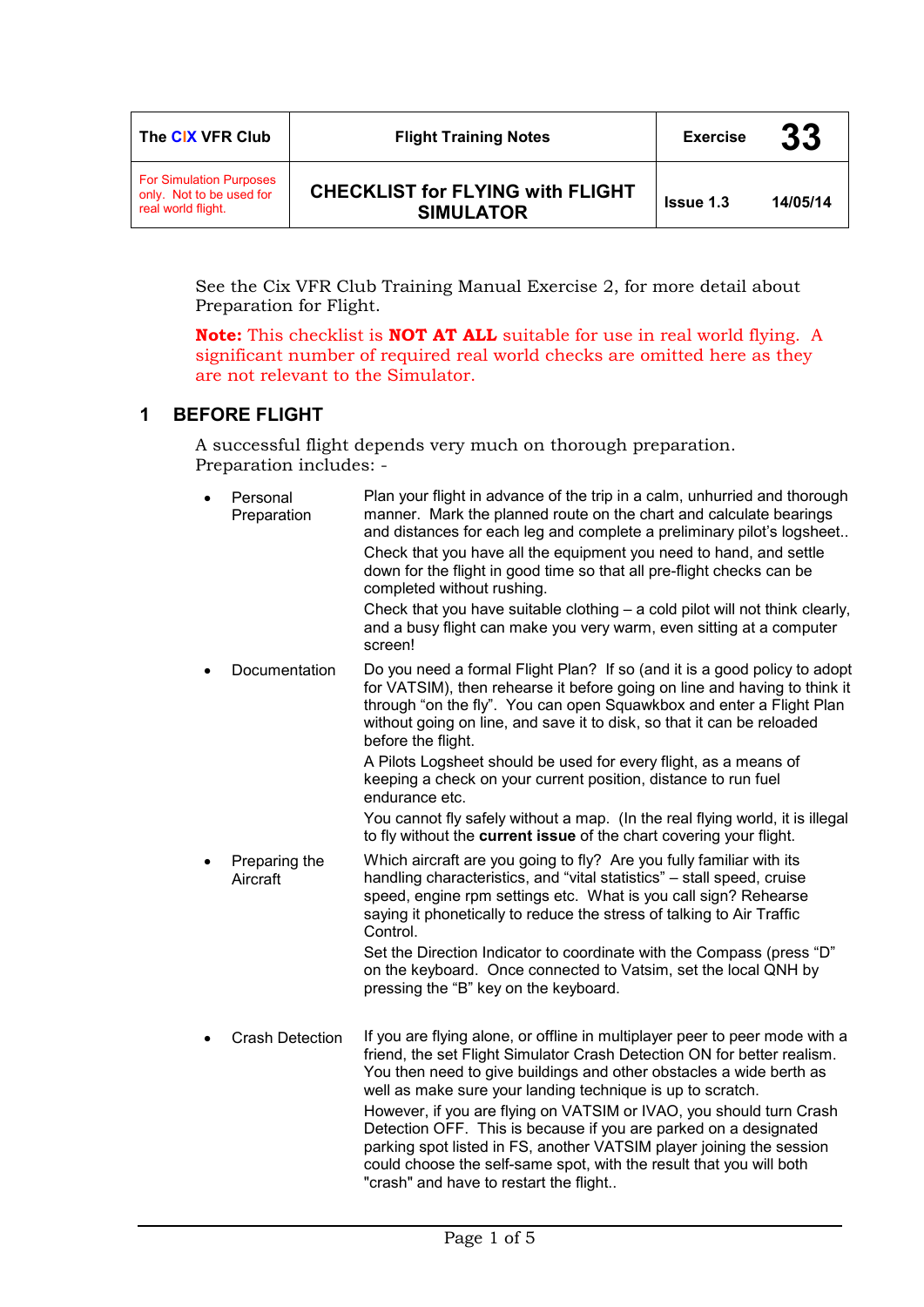| The CIX VFR Club                                                                 | <b>Flight Training Notes</b>                                | <b>Exercise</b>  | 33       |
|----------------------------------------------------------------------------------|-------------------------------------------------------------|------------------|----------|
| <b>For Simulation Purposes</b><br>only. Not to be used for<br>real world flight. | <b>CHECKLIST for FLYING with FLIGHT</b><br><b>SIMULATOR</b> | <b>Issue 1.3</b> | 14/05/14 |

# **2 PRE-FLIGHT CHECKS**

In Flight Simulator the detailed walk-round pre-flight check carried out in the Real World is superfluous, but there are several sets of checks which remain essential. They mimic the real world checks, though the obviously pointless checks (seat belts tight for instance) have been omitted. However, if you are one of those people (we won't tell anyone) who enjoys being strapped  $d$ <sub>o</sub> $m$  in – go ahead anyway and check their tightness!

#### **2.1 FS Aircraft Realism Setup**

- a) Gyroscopic Precession (Gyro Drift) ticked ON (for realism)
- b) Aircraft performance set to maximum realism
- c) Auto-coordination ticked ON if you have no rudder pedals, or OFF if you do have rudder pedals.
- d) Check that you know the name of each gauge and control, and what it does.

#### **2.2 Before Start-up.**

- a) VATSIM ATIS read and understood runway in use, QNH and surface wind direction and speed ascertained.
- b) En route weather forecast obtained if possible. (Check what it is doing in the real world, as VATSIM uses real world weather).
- c) Identify the radio frequencies to be used with VATSIM.
- d) Flying controls respond and in the correct sense. *("Disable yoke" not ticked in FS or the USB plug disconnected).*
- e) Altimeter Set to QNH? (Press 'B' on the keyboard).
- f) Set the elevator trim to the take off position marked "T/O" alongside the trim wheel approximately one notch below the centre.

#### **2.3 Engine Start.**

- a) Parking Brake set ON (Press the 'full-stop' [US 'period'] key).
- b) Fuel ON
- c) Mixture lever set to rich (Red knob on the right of the lower panel pushed in)
- d) Master switch ON (Red split switch to right of ignition keyswitch.)
- e) Engage starter (either click the ignition switch 4 times until it moves to "Start", or key Ctrl-E.
- f) Immediately after start check oil pressure rising, otherwise shut down immediately.
- g) Check ignition switch has returned to the "Both" position.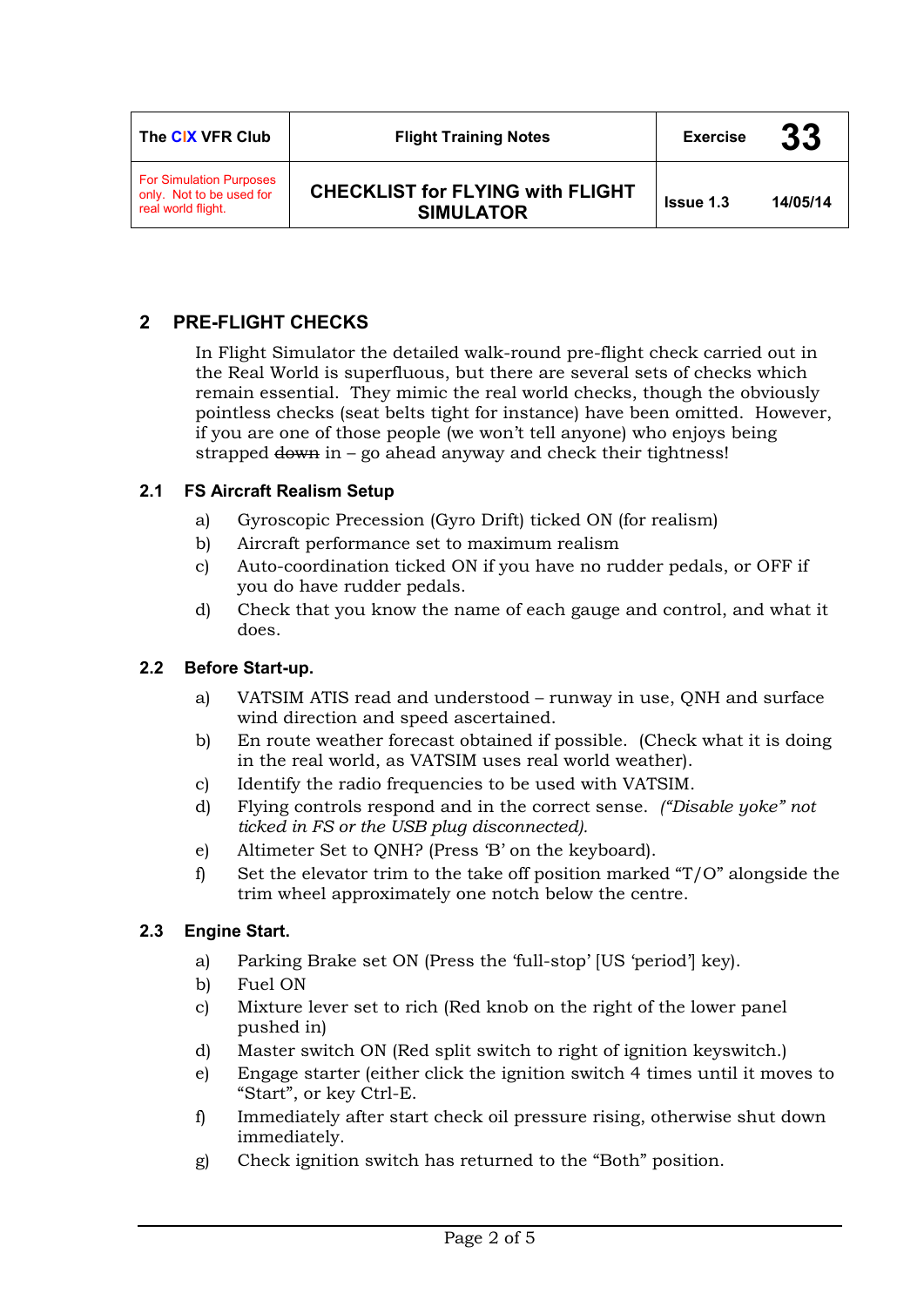| The CIX VFR Club                                                                 | <b>Flight Training Notes</b>                                | <b>Exercise</b>  | 33       |
|----------------------------------------------------------------------------------|-------------------------------------------------------------|------------------|----------|
| <b>For Simulation Purposes</b><br>only. Not to be used for<br>real world flight. | <b>CHECKLIST for FLYING with FLIGHT</b><br><b>SIMULATOR</b> | <b>Issue 1.3</b> | 14/05/14 |

- h) Check that the engine responds to your yoke or joystick throttle control input correctly.
- i) Set r.p.m. to 1200 for engine warm up and whenever stationary.

## **2.4 After Start Power checks.**

- a) Allow oil temperature to rise to the beginning of the green arc.
- b) Set Parking Brake ON.
- c) Set power to 1800 r.p.m.
- d) Check each magneto in turn Both-Left-Both-Right\_both. Check that a 50 r.p.m. drop is observed when running on one magneto.
- e) Check oil pressure & temperature in the green arc.
- f) Check suction gauge in the green arc.
- g) Carburettor heat ON check 50 r.p.m drop (FS correctly simulates pitot icing).
- h) Carburettor heat OFF
- i) Close throttle check engine idle r.p.m. is 600 to 700 and smooth running. Return r.p.m. to 1200.

#### **2.5 Set Radios**

- a) Set the necessary radio frequencies on COM 1.
- b) Select additional frequencies on COM 2 is required.
- c) Set the transponder to 7000, the default code for VFR flight in the UK.
- d) Obtain the ATIS broadcast (or text version) from VATSIM
- e) Call for taxi instructions and be prepared to receive departure clearance.

#### **3 TAXYING**

- a) Check Brakes
- b) Check Flight instruments– especially Direction Indicator, Turn Coordinator and Slip Ball for correct function.
- c) Check Rudder full movement

### **4 VITAL ACTIONS.**

(Do these at the hold, and then call "Ready for Departure".) These checks may be memorised with the mnemonic 'Tumfughuccle' (TMMFFGGHHCL).

- **a) T**rim set for take off (marked T/O next to the trim wheel). Use dedicated yoke trim buttons, the mouse or the Numeric keypad "1" and "7" to adjust.
- **b)** Mixture lever set to fully rich (Red knob pushed in towards the instrument panel, or mixture lever on yoke, or key Ctrl-F4).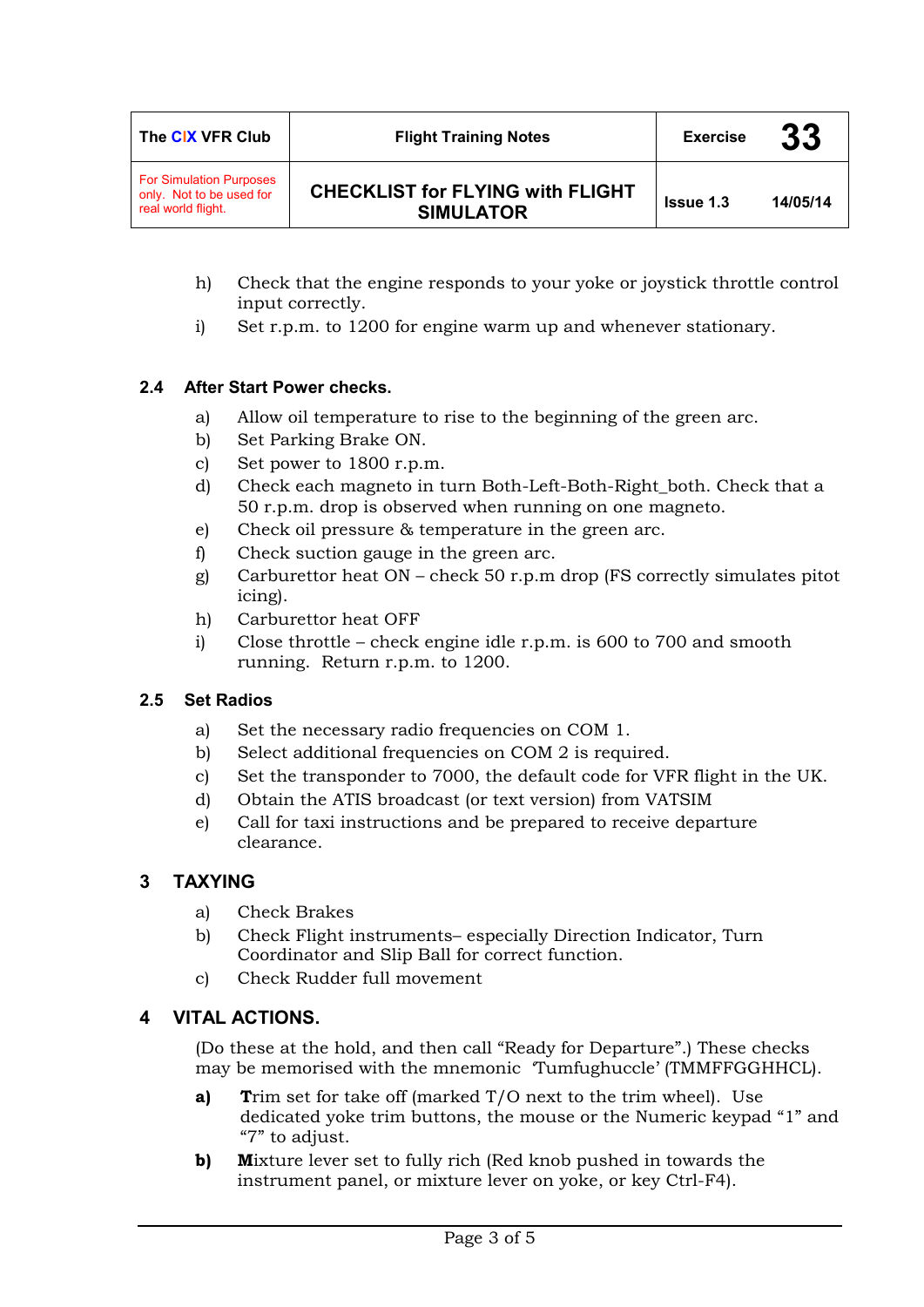| The CIX VFR Club                                                                 | <b>Flight Training Notes</b>                                | <b>Exercise</b>  | 33       |
|----------------------------------------------------------------------------------|-------------------------------------------------------------|------------------|----------|
| <b>For Simulation Purposes</b><br>only. Not to be used for<br>real world flight. | <b>CHECKLIST for FLYING with FLIGHT</b><br><b>SIMULATOR</b> | <b>Issue 1.3</b> | 14/05/14 |

- **c) M**agnetos (Ignition switch) on "Both"
- **d) F**uel ON and sufficient for the flight check fuel gauges.
- **e) F**laps set for take-off (normally UP)
- **f) G**auges all operating and displaying sensible values. Set the Altimeter to QNH or QFE as required. (Press the 'B' key for QNH. To set QFE, click the Altimeter's Kohlsman knob to set Altimeter to zero.
- **g) G**yro instruments all functioning particularly the Direction Indicator synchronise it with the compass heading by pressing the 'D' key).
- **h) H**atches (You can open and close the doors of the aircraft in FS by pressing Shift-E)
- **i)** Harnesses (Are you strapped to your desk?)
- **j) C**ontrols full and free movement. If you use a joystick, yoke or pedals, waggle them in all axes a couple of times to make sure that the calibration hasn't been altered or the USB plug pulled out of the PC.
- k) **L**ookout for other aircraft on final approach before moving onto the runway. (Do not rely on ATC telling you there is someone on final). Press 'W' key for a better view without the instrument panel. Press 'W' again to restore panel.

# **5 AFTER TAKE OFF**

These also should be checked after a missed approach. This one is memorised.

- l) Flaps Up if necessary, only when higher than 300 feet above aerodrome level.
- m) Check Engine r.p.m. is maximum
- n) Check Engine temperatures and pressures
- o) Taxi/landing light(s) as required

# **6 IN FLIGHT**

The 'FREDA' check which should be carried out every 10 minutes or when passing a planned waypoint). This one is memorised.

- **a) F**uel (tank contents)
- **b)** Radios frequencies; transponder
- **c) E**ngine check temperatures and pressures
- **d) D**irection Indicator synchronise (Press the D key)
- e) **A**ltimeter check QNH (press the B key) and adjust aircraft altitude as required.

# **7 PRE-LANDING CHECKS**

Known as 'Bumfitch' (BUMFCH) This one is memorised